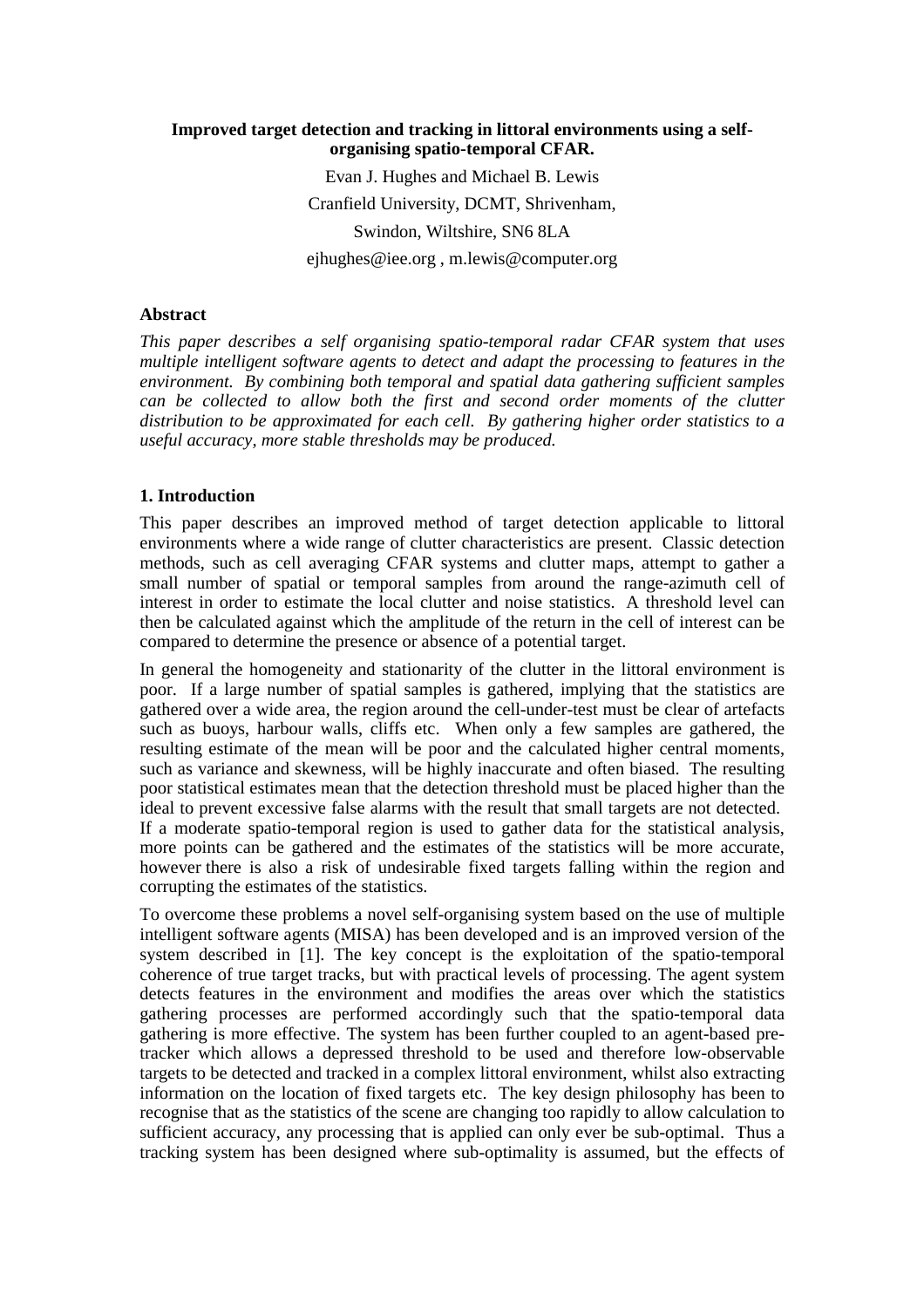sub-optimal processing have been carefully considered and controlled, leading to a highly effective, robust algorithm.



**Figure 1 Functional Arrangement of System** 

The system architecture is based on a hierarchical structure of layers of objects and intelligent agents. Each agent or object represents an individual radar cell that is allowed, in conjunction with other cells, to self-organise into target tracks. **Figure 1** Figure 1 shows a functional block diagram of the system. The radar system is shown on the left, feeding the radar returns into the lowest levels of the hierarchy. The radar returns at this point will have had all necessary processing applied prior to the application of a CFAR system and a threshold.

The Temporal and Spatial Level objects form the Spatio-Temporal CFAR Subsystem whilst Levels 3 and 4 function as a multiple hypothesis track forming sub-system. The radar returns traverse the hierarchy, with high-confidence target detections being fed to the main radar tracker as track segments.

The Level 3 and 4 pre-track system attempts to associate the returns with previous returns according to a set of simple rules that define the likely feasible region that previous returns could lie in. The pre-track system does not make any explicit track predictions, unlike conventional multiple hypothesis trackers, but relies on associations between returns producing 'virtual' tracks within the data.

Section 2 describes the operation of the self-organising spatio-temporal CFAR algorithm, section 3 presents example results of CFAR processing of simulated radar data. Sections 4 and 5 give a brief description of the tracking levels, and section 6 concludes.

# **2. The Self-Organising Spatio-Temporal CFAR Subsystem**

The Temporal, or *T*, Level cells are arranged as elements of a range-azimuth map. Each cell contains two identical IIR filters that perform temporal integration of successive target returns and its square from the point represented by the co-ordinates. The IIR filter that calculates the mean is described by the following recurrence relationship

$$
T_{\mu}(R,\theta,t) = \frac{0.9T_{\mu}(R,\theta,t-1) + I(R,\theta,t)}{1+0.9}
$$

Where  $T_{\mu}(R,\theta,t)$  is the temporal mean at each range, azimuth and time,  $I(R,\theta,t)$  are the new raw input data. The filters produce the sum of exponentially decaying contributions from previous radar returns.

A similar filter,  $T_{\sigma}(R,\theta,t)$ , that sums the squares of the input voltages is also applied with  $I(R, \theta, t)$  replaced by its square. Thus the variance (and therefore standard deviation) may be calculated as  $T_{\sigma}(R,\theta,t) - T_{\mu}(R,\theta,t)^2$ . The temporal IIR filters can also be described by the following *z*-transform transfer function: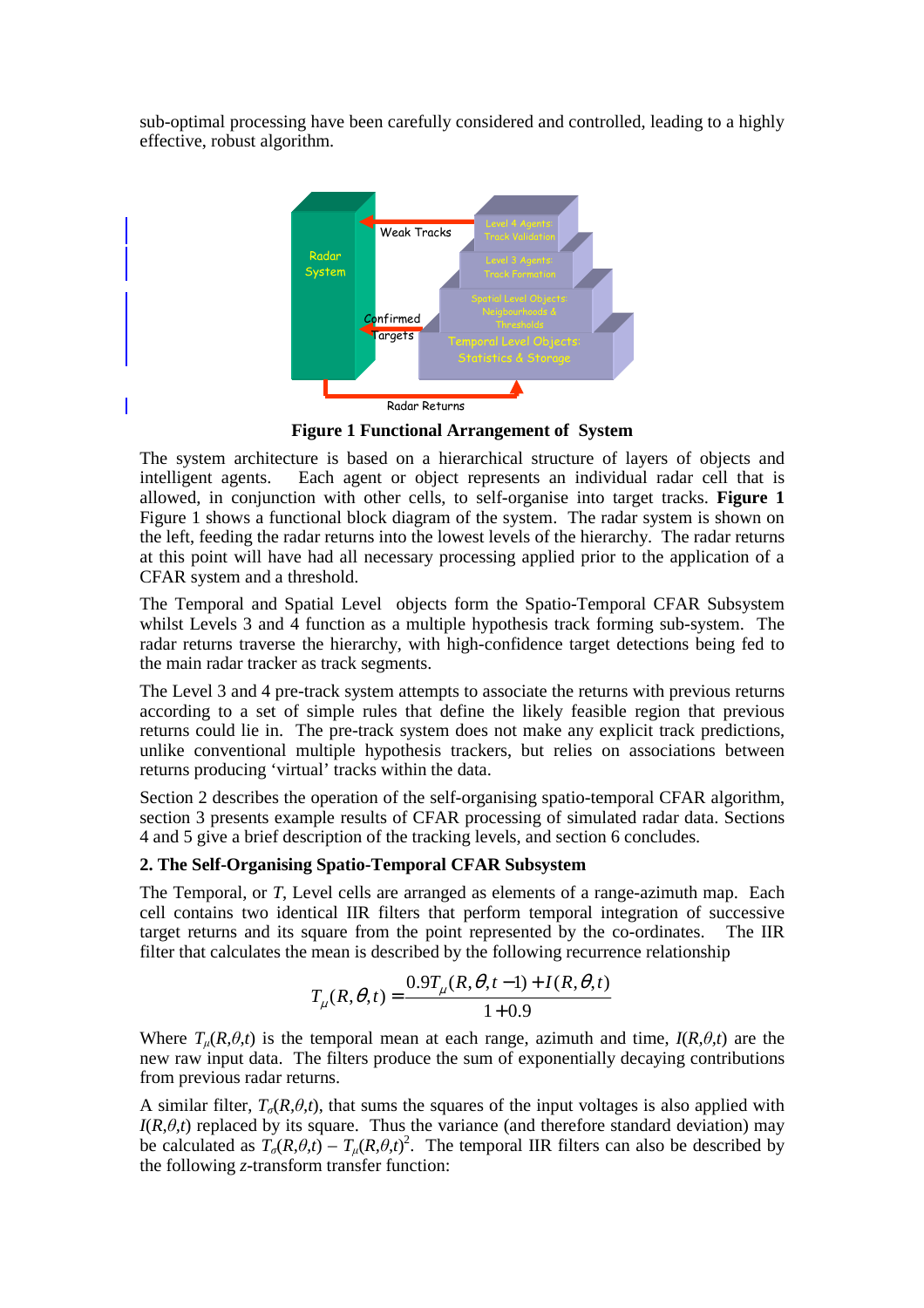$$
\frac{T_{\mu}(R,\theta,z)}{I(R,\theta,z)} = \frac{0.526}{1 - 0.474z^{-1}}
$$

The integration algorithm may be implemented in efficient ways, for example to exploit multiply-accumulate instructions within digital signal processing devices.



**Figure 2: Layout of cells and agents, and agent operation in restricting spatial integration** 

The range-azimuth cells are also part of the Spatial layer. The purpose of the spatial layer is to perform a spatial integration across regions of homogenous clutter. A means of adapting the regions over which spatial integration is performed is incorporated within the layer.

Each range-azimuth cell has 4 intelligent agents around its borders, the bridging or *B* agents, shared with its neighbours, as shown in Figure 2. The *B* agents prevent the spatial integration from being disturbed by fixed targets. Each *B* agent monitors the  $T_{\mu}(R,\theta,t)$ and  $T_{\sigma}(R,\theta,t)$  values of the cells on either side of it, and if either  $T_{\nu}(R,\theta t)$  or  $T_{\sigma}(R,\theta,t)$  are consistently different, it switches to a blocking state and prevents spatial integration occurring across the boundary. Each agent maintains  $\mu$  and  $\sigma$  values, the  $\mu$  value being:

$$
B_{\mu}(R+,\theta,t) = 0.9B_{\mu}(R+,\theta,t-1) + sgn(T_{\mu}(R,\theta,t) - T_{\mu}(R+1,\theta,t))
$$

Where the notation  $B(R+\theta,t)$  denotes the agent that lies between cells  $(R, \theta)$  and  $(R+1, \theta)$ etc. The agent  $B(R, \theta + t)$  is the equivalent in the orthogonal grid direction. The process may also be extended to include Doppler and Elevation dimensions. The use of the signum function rather than the raw difference results in an indication of the median rate of dissimilarity rather than the mean of the difference between the agents.

The decision as to whether the agent should block or not,  $B(R, \theta +, t)$  etc., is generated by first identifying the *B* agents which separate cells having the greatest dissimilarity (one agent for  $T_{\mu}$  data and one for  $T_{\sigma}$ ). Thus the agent with the largest magnitude for the difference between means, and similarly the agent with the value with the largest magnitude for the difference between the squared returns are identified. The magnitudes of these two values are then used to set a threshold to determine the bridging agent's activity. The agent will record  $B(R, \theta +, t) = 0$  if either the value of  $|B_{\mu}|$  or  $|B_{\sigma}|$  is greater than 70% of the respective maximal values. It will record a 1 otherwise.

Expressed in formal logic the truth value for the blocking action, for a single azimuth *B* agent is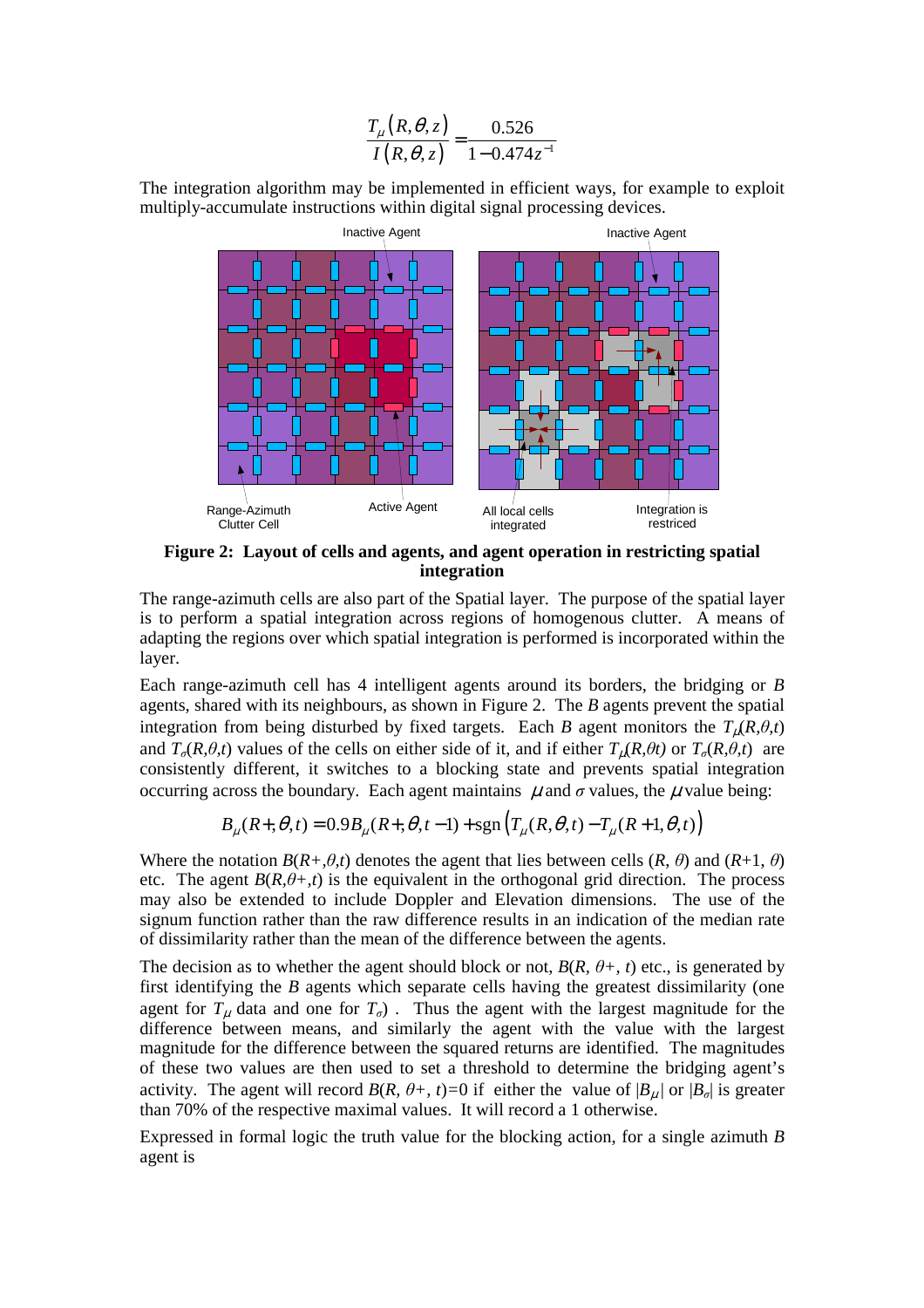$$
B\left(R,\theta_+,t\right) \Longleftrightarrow \neg\Big(B_{\mu}\left(R,\theta_+,t\right) > 0.7B_{\mu}^{\left(\max\right)} \mid B_{\sigma}\left(R,\theta_+,t\right) > 0.7B_{\sigma}^{\left(\max\right)}\Big)
$$

Where TRUE and FALSE correspond to 1 and 0 respectively.

The state of the *B* agents surrounding each range-azimuth cell can also be used to infer which range-azimuth cells may be fixed targets or other discontinuities such as harbour walls, coastline etc.

The integration of the means is then described by:

$$
S_{\mu}(R,\theta,t) = \frac{0.9S_{\mu}(R,\theta,t-1) + \sum_{4} \left( S_{\mu}(R \pm 1,\theta \pm 1,t-1)B(R \pm, \theta \pm, t) \right) + 0.7T_{\mu}(R,\theta,t)}{0.9 + \sum_{4} B(R \pm, \theta \pm, t) + 0.7}
$$

The integration of the squared returns is performed in a similar manner.

A threshold is calculated based on the *S* results and used to threshold the input data in *I.* To prevent moving targets from disrupting the mean and standard deviations, target detections are censored. The censoring process simply prevents *T* level updates for any cells in which detections have been made.

The controlled spatial integration allows more samples to be gathered and more stable and accurate estimates of mean and variance to be obtained with edges in the scene preserved as sharp discontinuities. This process allows accurate thresholds to be determined to within a few cells of features within the environment.

#### **3. Example Results**

The processing has been applied to simulated radar data modelled to resemble the output from a low-cost non-coherent marine radar. The scene model is a realistic simulation containing radial, crossing and spiralling targets moving amongst fixed targets and through heavy sea clutter regions.

In the real marine radar used as a basis for the simulation, the radar returns pass through a logarithmic input amplifier. In the simulation it has been assumed that the underlying clutter power distribution is a Weibull distribution (the simulation is actually a compound noise distribution, not true Weibull) which the logarithmic amplifier transforms to a Fisher-Tippett distribution. This has proved to be a good general assumption when applied to the real radar data. The threshold level for detecting targets is calculated as the *S* mean plus a scaling factor times the *S* standard deviation. The scaling factor is adjusted dynamically to maintain a reasonably stable false alarm rate.

The figures below show the algorithm behaviour on one example scan of the processing.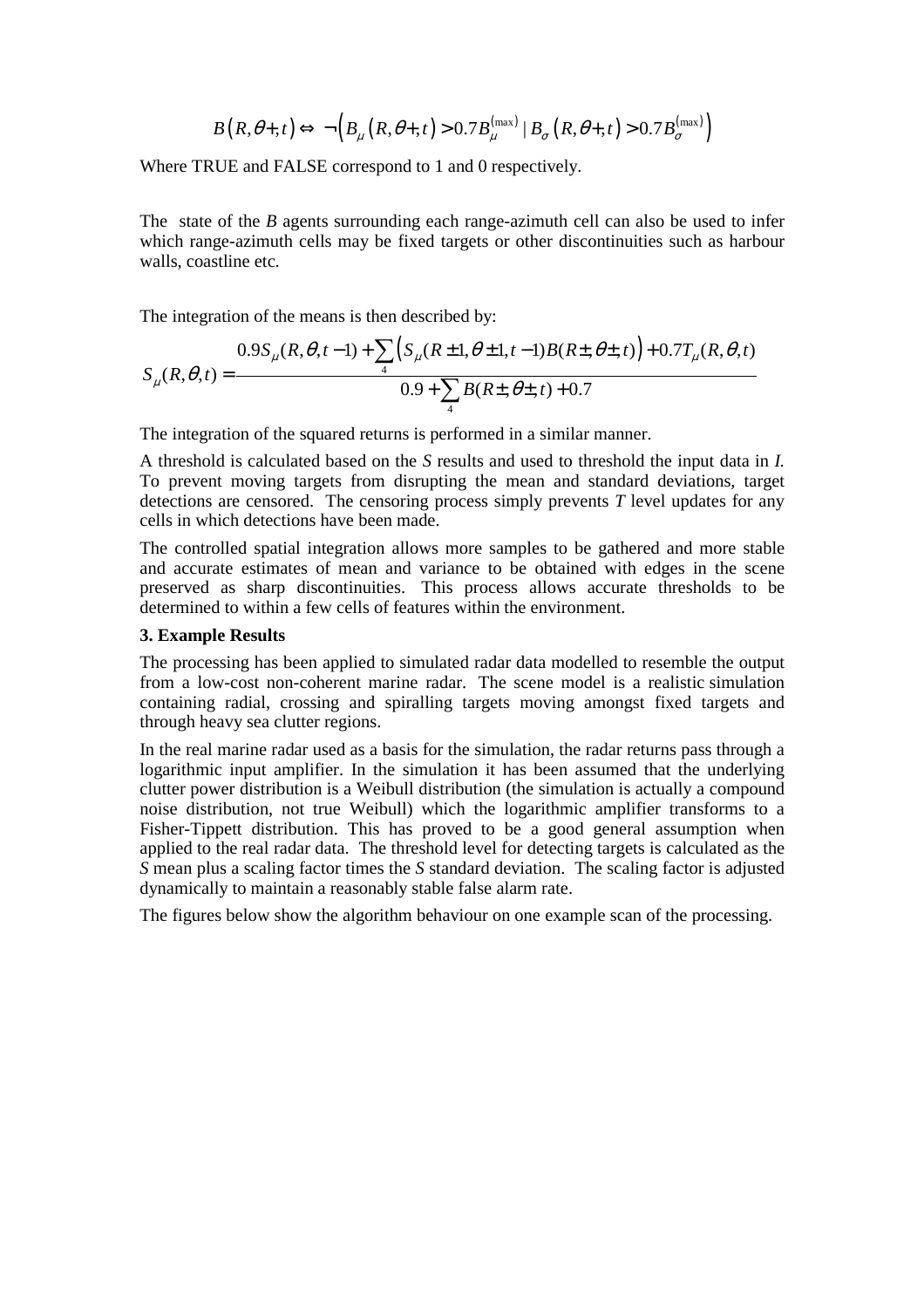







The  $T_{\mu}$  contains a significant amount of noise as only temporal filtering has been applied, but sharp edges in the scene are preserved exactly. The  $T_{\sigma}$  is extremely noisy and could not be used directly for calculating the threshold level. The  $S_{\mu}$  has had restricted spatial integration applied and is far more stable. The action of the agents has restricted the integration and preserved the sharp edges in the scene. The  $S_{\sigma}$  is now stable enough to be used for setting useful threshold levels. The agent activation profile shows where strong edges were identified and if the active cells are clustered, the results can be used to identify likely regions of fixed targets.